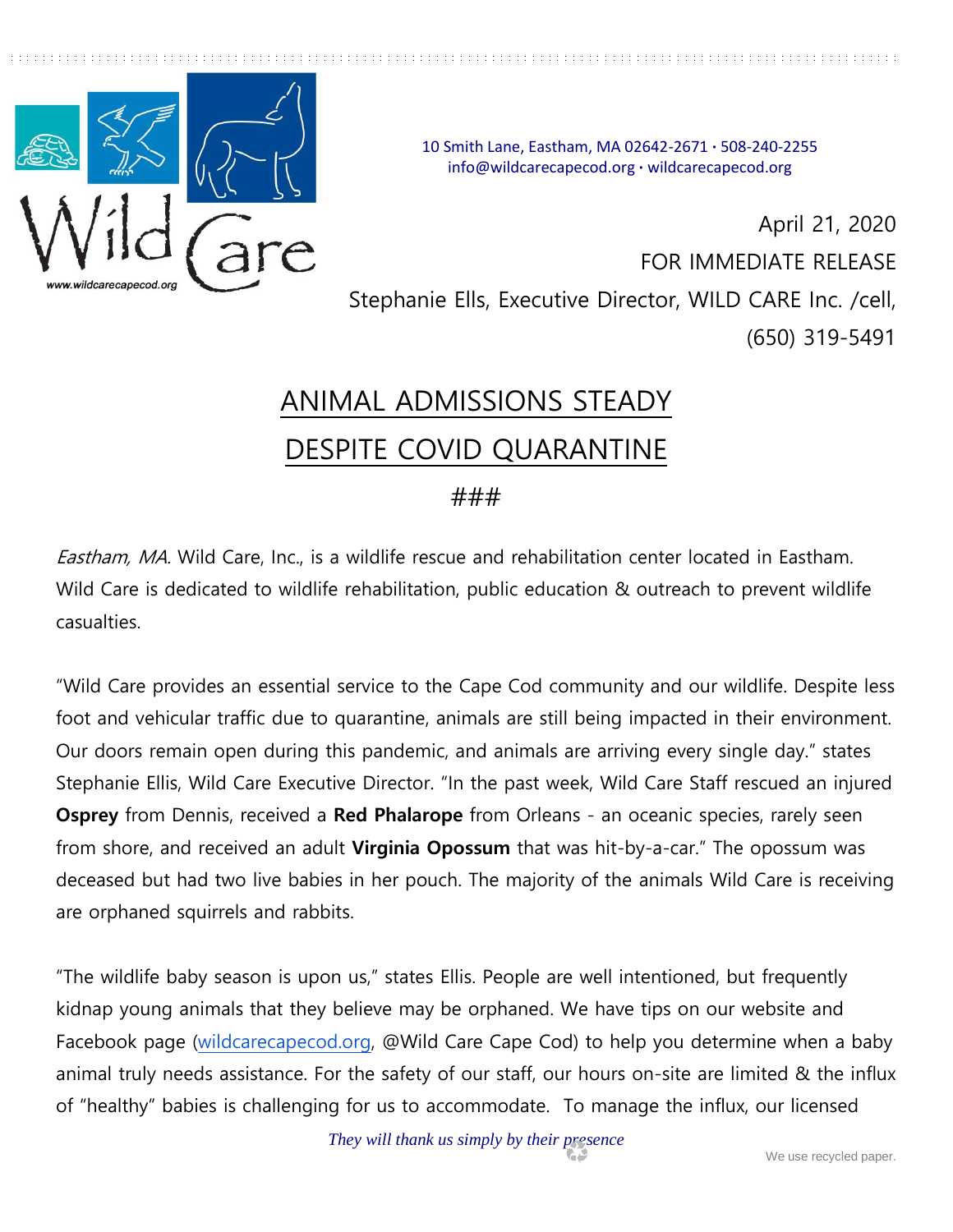

orphans home, to mraxida care. With this i<u>n mind,</u> our goal is to provide people With Relpful guidelif<del>fes to a</del>void displacing wildlife rehabilitation staff and licensed volunteers are taking wildlife *unnecessarily* during this critical time when resources are low."

"I anticipated we would see a significant reduction in the numbers of animals being impacted during COVID, a time of

reprieve for wildlife in a sense. But this has not been the case," states Ellis. "Wild Care received 77 patients in the month of April as of the 19<sup>th</sup>, compared with 77 animals on April 19, 2019. Our Wildlife Helpline has been ringing off the hook with over 457 calls so far this month. There has also been a surprising increase in animal vehicle strikes compared with April 2019, despite Governor Baker's "Stay at Home" advisory in Massachusetts."

*They will thank us simply by their presence*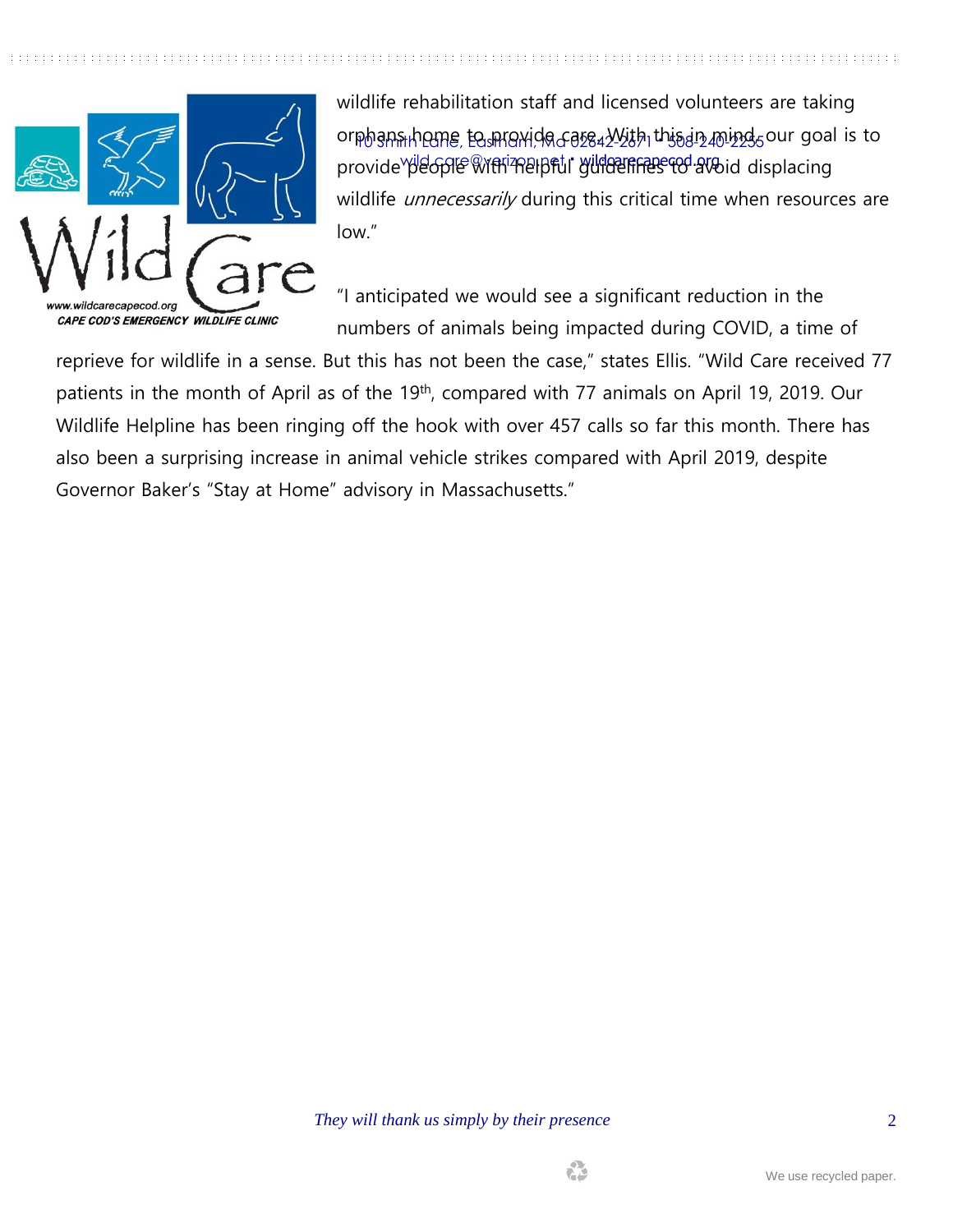

CQVI<u>D-19 เ*i*s inspiring people to get outdoors, and</u> experience the beau<del>ty of nature and our interconfrected</del>ness with wildlife, " "If ever there was a positive side to this pandemic, it is that states Ellis. "People are seeking nature as grounding place during this time of confinement and social distancing. My hope is that after this pandemic, this newfound love for the environment will foster a lifelong commitment in people to preserve wildlife and their habitats."

"We realize that many people are experiencing financial hardship, and precedence should be taken to contribute to those in most desperate need. If you are able, donations are needed while we continue our mission and operations during COVID-19. Please visit our website at [www.wildcarecapecod.org](http://www.wildcarecapecod.org/) to donate, or to view our Wish List. Donations can also be mailed to Wild Care, Inc. 10 Smith Ln. Eastham, MA 02642. Please check our Facebook page daily, @Wild Care Cape Cod to find more tips on how you can help to reduce impacts on wildlife."

If you have an animal in distress, please call ahead. Wild Care is responding to their Wildlife Helpline remotely and on-site between the hours of 9AM and 5PM. (After 5PM, please call the Friends of Cape Wildlife Hotline, 508-375-3700.)"

## ###

## ABOUT WILD CARE:

Wild Care's mission is to treat injured, ill and orphaned native wildlife for release, to prevent wildlife casualties through public education and live counseling, and to engage the community in conservation, through volunteerism. Since our founding, Wild Care has accepted over 27,000 wild creatures, representing 275 species of native birds, mammals, and reptiles. On average, Wild Care receives over 1,800 wild animals per year for treatment. If you encounter injured, orphaned or ill wildlife please call Wild Care's "Wildlife Helpline" at 508-240- 2255. For more information about Wild Care's programs, events or to make a donation please visit our website: [www.wildcarecapecod.org.](http://www.wildcarecapecod.org/)

*They will thank us simply by their presence*